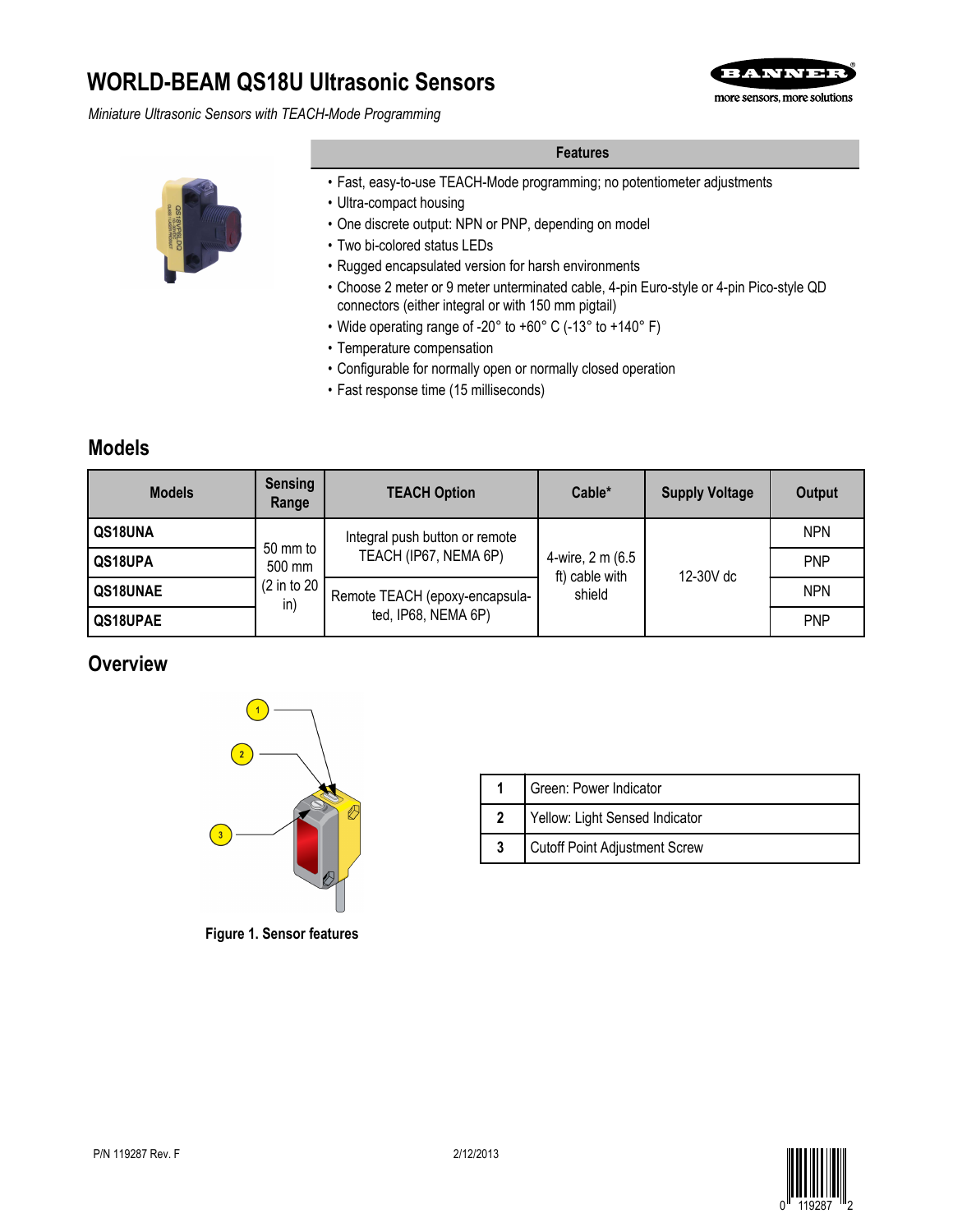## **Sensor Installation**



**Figure 2. Required Orientation of Object to Sensor**

## **Principles of Operation**

Ultrasonic sensors emit one or multiple pulses of ultrasonic energy, which travel through the air at the speed of sound. A portion of this energy reflects off the target and travels back to the sensor. The sensor measures the total time required for the energy to reach the target and return to the sensor. The distance to the object is then calculated using the following formula:

$$
D = \frac{ct}{2}
$$

**D =** distance from the sensor to the target

**c =** speed of sound in air

**t =** transit time for the ultrasonic pulse

To improve accuracy, an ultrasonic sensor may average the results of several pulses before outputting a new value.

### **Temperature Effects**

The speed of sound is dependent upon the composition, pressure and temperature of the gas in which it is traveling. For most ultrasonic applications, the composition and pressure of the gas are relatively fixed, while the temperature may fluctuate.

In air, the speed of sound varies with temperature according to the following approximation:

| In metric units:            | $C_{\text{m/s}}$ = 20 $\sqrt{273}$ + T <sub>C</sub> | In English units:                  | $C_{\text{ft/s}}$ = 49 $\sqrt{460 + T_F}$             |
|-----------------------------|-----------------------------------------------------|------------------------------------|-------------------------------------------------------|
|                             | $C_{m/s}$ = speed of sound in meters per second     |                                    | $C_{\text{ft/s}}$ = speed of sound in feet per second |
| $T_c$ = temperature in $°C$ |                                                     | $T_F$ = temperature in $\degree$ F |                                                       |

### **Temperature Compensation**

Changes in air temperature affect the speed of sound, which in turn affects the distance reading measured by the sensor. An increase in air temperature shifts both sensing window limits closer to the sensor. Conversely, a decrease in air temperature shifts both limits farther away from the sensor. This shift is approximately 3.5% of the limit distance for a 20° C change in temperature.

The QS18U series ultrasonic sensors are temperature compensated This reduces the error due to temperature by about 90%. The sensor will maintain its window limits to within 1.8% over the -20° to +60° C (-4° to +140° F) range.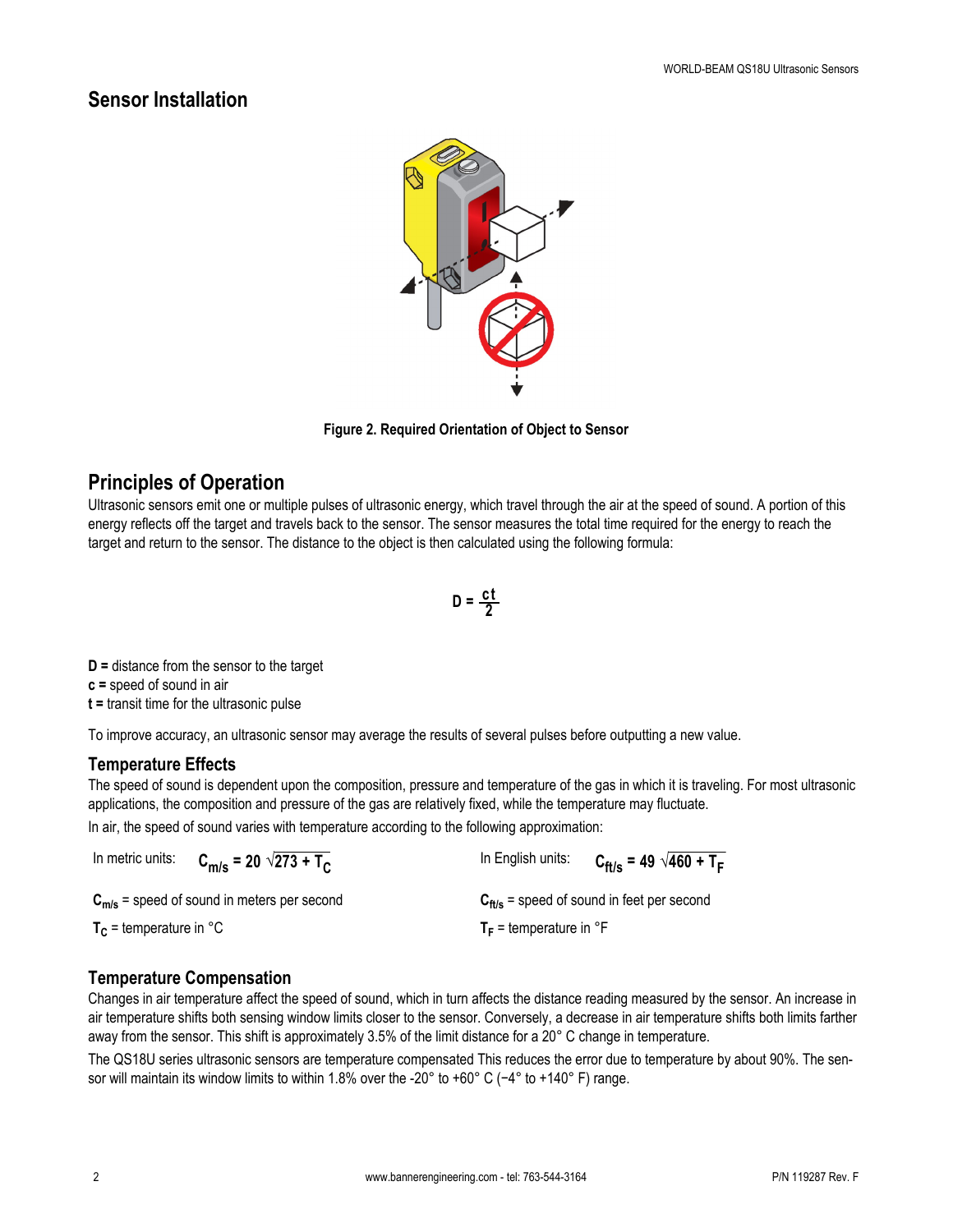

### **NOTE:**

- Exposure to direct sunlight can affect the sensor's ability to accurately compensate for changes in temperature.
- If the sensor is measuring across a temperature gradient, the compensation will be less effective.
- The temperature warmup drift upon power-up is less than 7% of the sensing distance. After 5 minutes, the apparent switchpoint will be within 0.6% of the actual position. After 25 minutes, the sensing position will be stable.

## **Sensor Programming**



Two TEACH methods may be used to program the sensor:

- Teach individual minimum and maximum limits, or
- Use Auto-Window feature to center a sensing window around the taught position

The sensor may be programmed either via its push button, or via a remote switch. Remote programming also may be used to disable the push button, preventing unauthorized personnel from adjusting the programming settings. To access this feature, connect the white wire of the sensor to 0V dc, with a remote programming switch between the sensor and the voltage.

#### **Figure 3. Sensor Features**

Programming is accomplished by following the sequence of input pulses (see programming procedures starting on page 4). The duration of each pulse (corresponding to a push button "click"), and the period between multiple pulses, are defined as "**T**":



### **0.04 seconds < T < 0.8 seconds**

**Figure 4. TEACH Interface**

### **Status Indicators**

| <b>Power ON/OFF</b><br>l LED | <b>Indicates</b>                            | Output/Teach LED | Indicates                                                     |
|------------------------------|---------------------------------------------|------------------|---------------------------------------------------------------|
| <b>OFF</b>                   | Power is OFF                                | <b>OFF</b>       | Target is outside window limits (normally open<br>operation). |
| ON Red                       | Target is weak or outside sensing<br>range. | Yellow           | Target is within window limits (normally open op-<br>eraton). |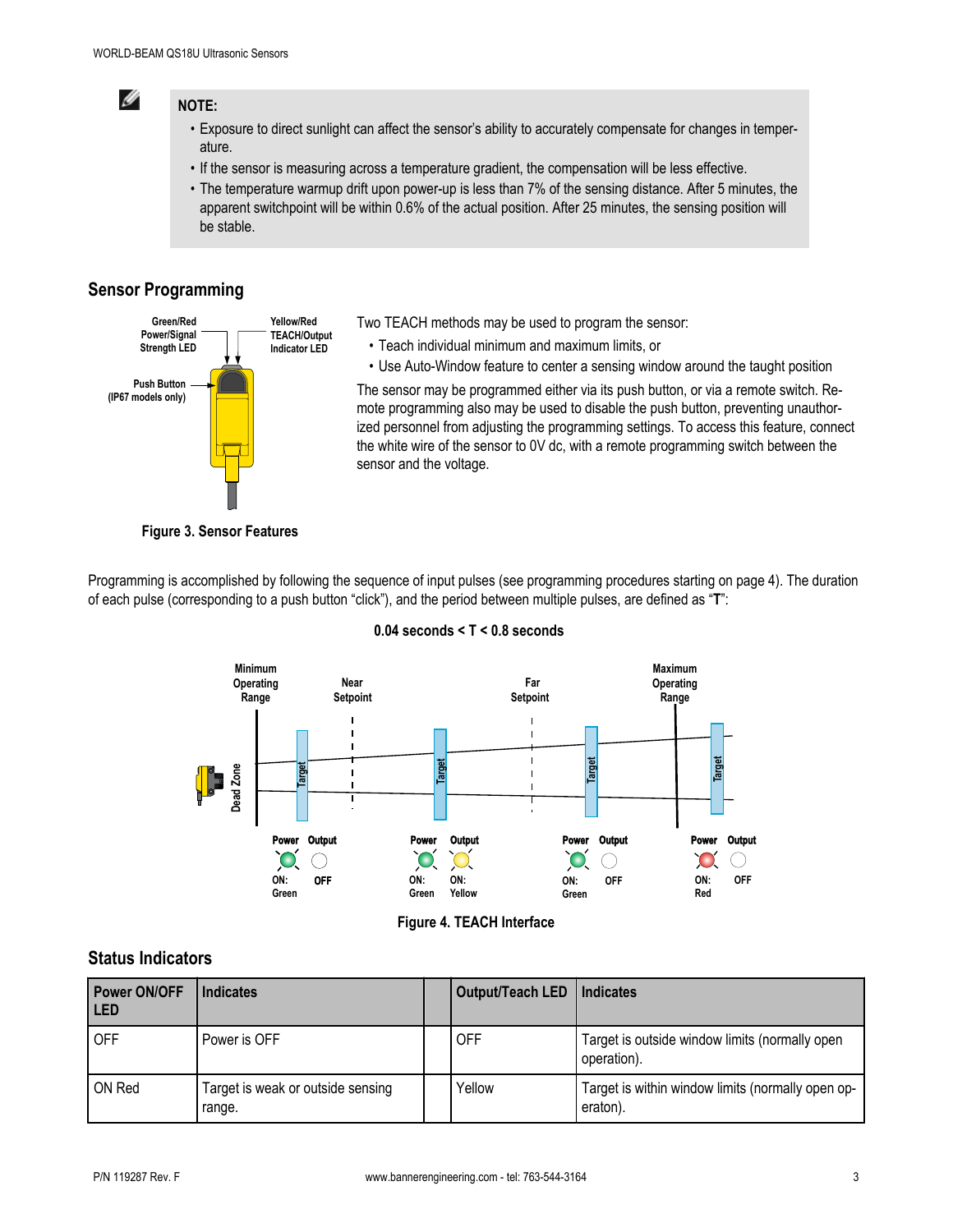| <b>Power ON/OFF</b><br><b>LED</b> | <b>Indicates</b>                              |  | Output/Teach LED   Indicates |                                          |
|-----------------------------------|-----------------------------------------------|--|------------------------------|------------------------------------------|
| ON Green                          | Sensor is operating normally, good<br>target. |  | ON Red (solid)               | In Teach Mode, waiting for first limit.  |
|                                   |                                               |  | ON Red (flashing)            | In Teach Mode, waiting for second limit. |

### **Teaching Minimum and Maximum Limits**

#### **General Notes on Programming**

- The sensor will return to RUN mode if the first TEACH condition is not registered within 120 seconds.
- After the first limit is taught, the sensor will remain in PROGRAM mode until the TEACH sequence is finished.
- To exit PROGRAM mode without saving any changes, press and hold the programming push button > 2 seconds (before teaching the second limit). The sensor will revert to the last saved limits.

### **Normally Open Operation**



#### **Normally Closed Operation**



### **Figure 5. Teaching independent minimum and maximum limits**

|                             | <b>Procedure</b>                                                     | <b>Result</b>                                                  |                                                                                                                    |
|-----------------------------|----------------------------------------------------------------------|----------------------------------------------------------------|--------------------------------------------------------------------------------------------------------------------|
|                             | <b>Push Button</b><br>$0.04$ seconds $\le$ "Click" $\le$ 0.8 seconds | <b>Remote Line</b><br>$0.04 \text{ sec} < T < 0.8 \text{ sec}$ |                                                                                                                    |
| Program-<br>ming Mode       | • Press and hold push but-<br>ton                                    | • No action required; sensor is ready<br>for 1st limit teach   | Output LED: ON Red<br><b>Power LED: ON Green (good)</b><br>signal) or ON Red (no signal)                           |
| <b>Teach First</b><br>Limit | • Position the target for the<br>first limit                         | • Position the target for the first limit                      | Power LED: Must be ON<br>Green                                                                                     |
|                             | • "Click" the push button                                            | • Single-pulse the remote line                                 | <b>Teach Accepted</b><br><b>Output LED: Flashing Red</b><br><b>Teach Unacceptable</b><br>Output LED: ON Red        |
| Teach Sec-<br>ond Limit     | • Position the target for the<br>second limit                        | • Position the target for the second limit                     | <b>Power LED: Must be ON</b><br>Green                                                                              |
|                             | • "Click" the push button                                            | • Single-pulse the remote line                                 | <b>Teach Accepted</b><br>Output LED: Yellow or OFF<br><b>Teach Unacceptable</b><br><b>Output LED: Flashing Red</b> |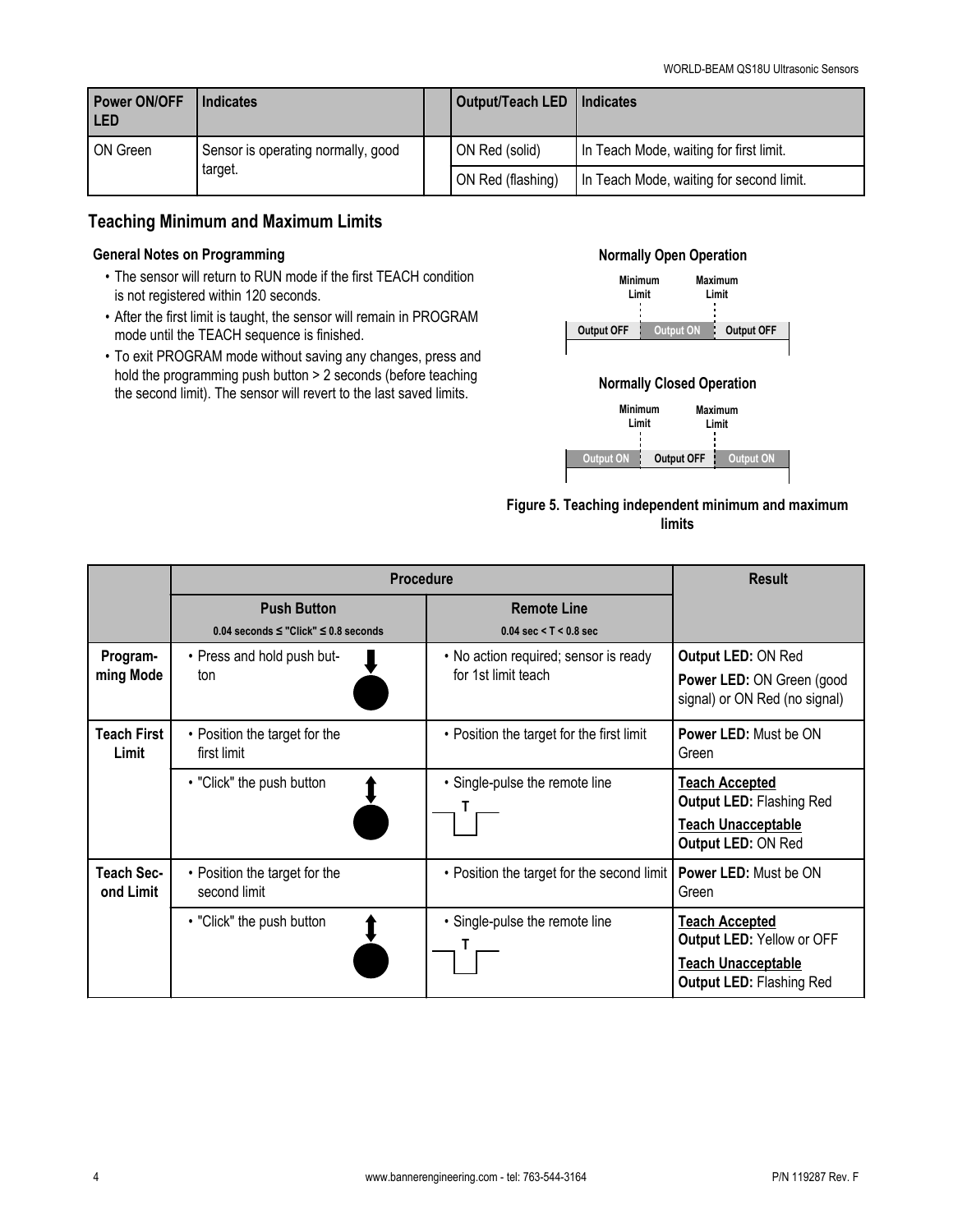## **Teaching Limits Using the Auto-Window Feature**



### **Normally Closed Operation**



### **Figure 6. Using the Auto-Window feature for programming each output**

Teaching the same limit twice automatically centers a 20 mm window on the taught position.

### **General Notes on Programming**

- The sensor will return to RUN mode if the first TEACH condition is not registered within 120 seconds.
- After the first limit is taught, the sensor will remain in PRO-GRAM mode until the TEACH sequence is finished.
- To exit PROGRAM mode without saving any changes, press and hold the programming push button > 2 seconds (before teaching the second limit). The sensor will revert to the last saved program.

|                             | <b>Procedure</b>                                                     | <b>Result</b>                                                       |                                                                                                             |
|-----------------------------|----------------------------------------------------------------------|---------------------------------------------------------------------|-------------------------------------------------------------------------------------------------------------|
|                             | <b>Push Button</b><br>$0.04$ seconds $\le$ "Click" $\le$ 0.8 seconds | <b>Remote Line</b><br>$0.04 \text{ sec} < T < 0.8 \text{ sec}$      |                                                                                                             |
| Program-<br>ming Mode       | • Press and hold push but-<br>ton                                    | • No action required; sensor is ready<br>for 1st limit teach        | Output LED: ON Red<br>Power LED: ON Green (good<br>signal) or ON Red (no signal)                            |
| <b>Teach First</b><br>Limit | • Position the target for the<br>first limit                         | • Position the target for the center of<br>the window               | <b>Power LED: Must be ON</b><br>Green                                                                       |
|                             | • "Click" the push button                                            | • Single-pulse the remote line                                      | Teach Accepted<br><b>Output LED: Flashing Red</b><br><b>Teach Unacceptable</b><br>Output LED: ON Red        |
| Re-Teach<br>Limit           | • Without moving the tar-<br>get, "click" the push but-<br>ton again | • Without moving the target, single-<br>pulse the remote line again | <b>Teach Accepted</b><br>Output LED: Yellow or OFF<br>Teach Unacceptable<br><b>Output LED: Flashing Red</b> |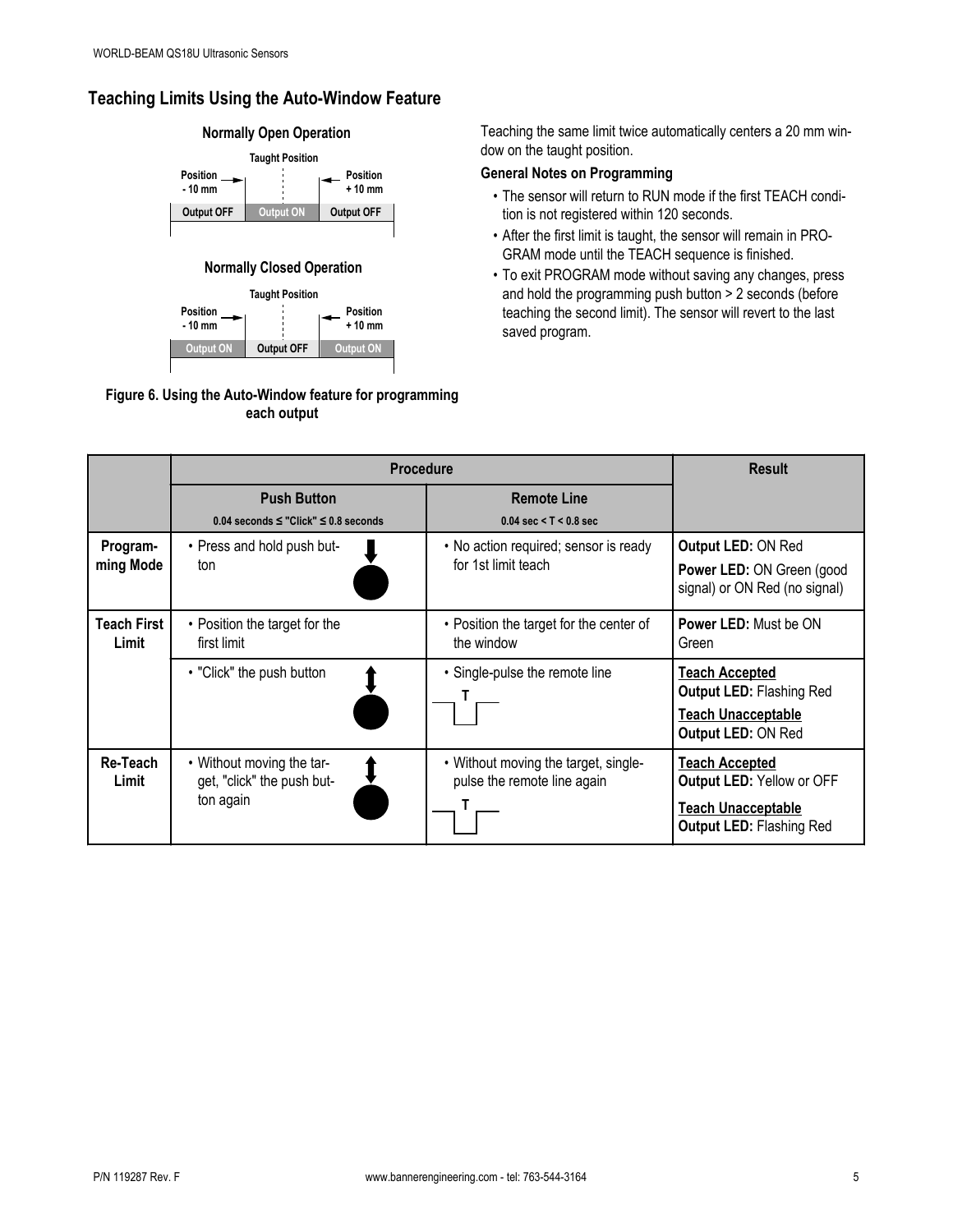

**Figure 7. An application for the Auto-Window feature (retroflective mode)**

### **Normally Open / Normally Closed Operation Select**

The sensor can be configured for either normally open or normally closed operation via the remote teach wire (white). A series of three pulses on the line will toggle between normally open and normally closed operation. Normally open is defined as the output energizing when the target is present. Normally closed is defined as the output energizing when the target is absent. See Figures 5 and 6.

|                                                        | <b>Procedure</b>                               | <b>Result</b>                            |                                                                                                              |
|--------------------------------------------------------|------------------------------------------------|------------------------------------------|--------------------------------------------------------------------------------------------------------------|
|                                                        | <b>Push Button</b><br><b>Remote Line</b>       |                                          |                                                                                                              |
|                                                        | $0.04$ seconds $\le$ "Click" $\le$ 0.8 seconds | $0.04 \text{ sec} < T < 0.8 \text{ sec}$ |                                                                                                              |
| Toggle be-<br>tween<br>N.O. / N.C.<br><b>Operation</b> | • Not available via push<br>button             | • Triple-pulse the remote line           | Either Normally Open or Nor-<br>mally Closed operation is selec-<br>ted, depending on previous<br>condition. |

### **Push Button Lockout**

Enables or disables the push button to prevent unauthorized personnel from adjusting the program settings.

|                               | <b>Procedure</b>                                                     | <b>Result</b>                                                  |                                                                                   |
|-------------------------------|----------------------------------------------------------------------|----------------------------------------------------------------|-----------------------------------------------------------------------------------|
|                               | <b>Push Button</b><br>$0.04$ seconds $\le$ "Click" $\le$ 0.8 seconds | <b>Remote Line</b><br>$0.04 \text{ sec} < T < 0.8 \text{ sec}$ |                                                                                   |
| Push But-<br>ton Lock-<br>out | • Not available via push<br>button                                   | • Four-pulse the remote line                                   | Push buttons are either ena-<br>bled or<br>disabled, depending on condi-<br>tion. |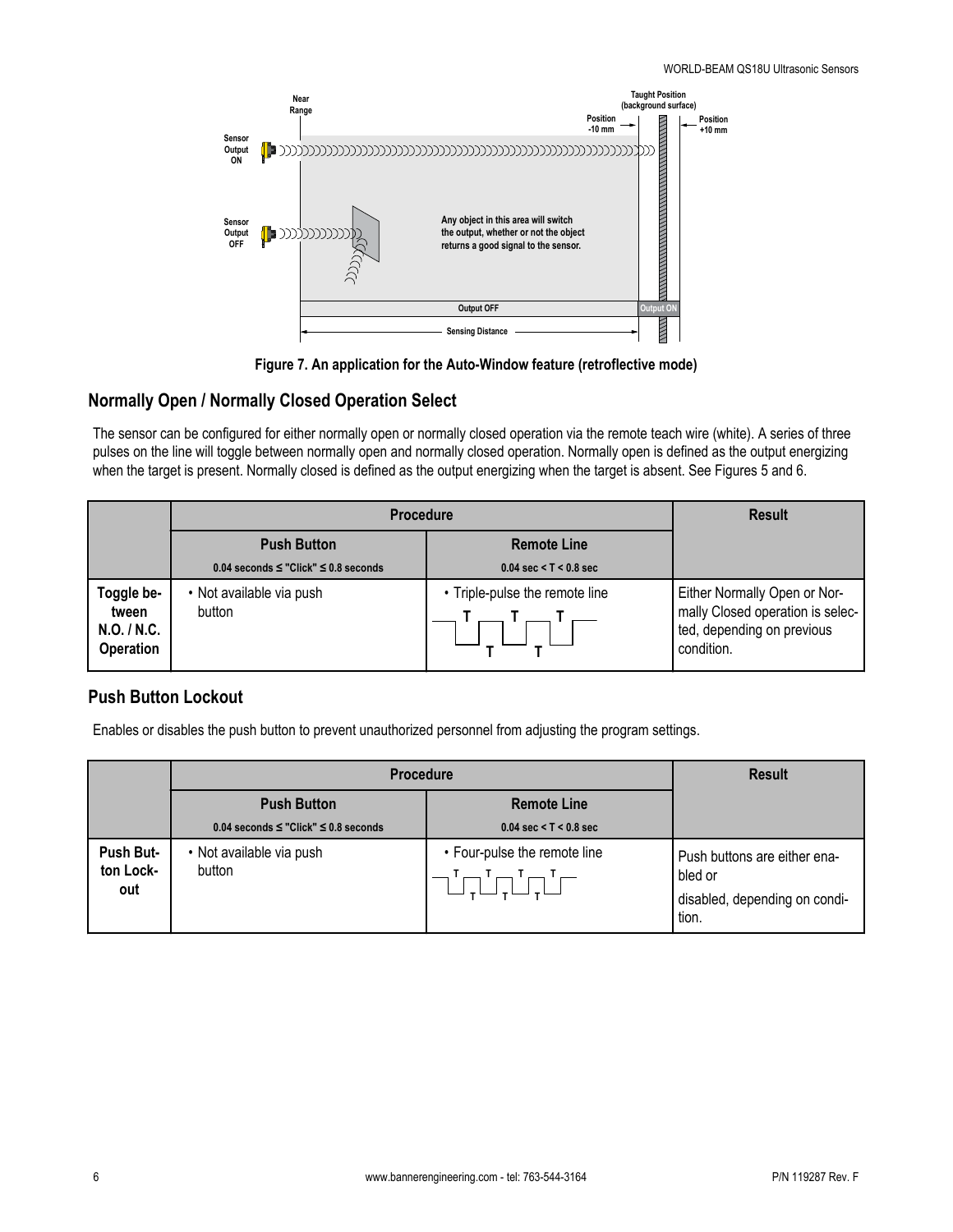## **Specifications**

### **Supply Voltage**

12 - 30V dc (10% maximum ripple); 25 mA max (exclusive of load)

#### **Supply Protection Circuitry**

Protected against reverse polarity and transient voltages

### **Output Configuration**

SPST solid-state switch conducts when target is sensed within sensing window; one NPN (current sinking) or one PNP (current sourcing), depending on model.

**Rating:** 100 mA maximum load; see Application Note 1 **Off-state leakage current:** less than 10  $\mu$ A (sourcing);

less than 200 µA (sinking); see Application Note 2 **ON-state saturation voltage: NPN**: less than 1.6V @

100 mA; **PNP**: less than 3.0V @ 100 mA

### **Output Response**

NOTE: 300 ms delay on power-up; output does not conduct during this time

## 15 milliseconds

**Repeatability**

0.7 mm

#### **Indicators**

#### **Range Indicator (Red/Green) and Teach/Output Indicator (Yellow/Red)**

**Range Indicator:** Green - Target is within sensing range; Red - Target is outside sensing range; OFF - Sensing Power is OFF

**Teach/Output Indicator:** Yellow - Target is within taught limits; OFF - Target is outside taught window limits; Red - Sensor is in TEACH mode

## **Sensor Response Curves**

### **QS18U Effective Beam Pattern (Typical) QS18U Maximum Target Rotation Angle**



### **Adjustments**

Sensing Window Limits: TEACH-mode programming of near and far window limits may be set using the push button or remotely via TEACH input

### **Construction**

ABS housing, TPE Push Button, ABS Push Button housing, Polycarbonate lightpipes, leakproof design

#### **Connections**

2 m (6.5 ft) or 9 m (30 ft) 4-conductor PVC jacketed attached cable, or 4-pin Euro-style integral QD (Q8), or 4-pin Pico-style integral QD (Q7), or 4-pin Euro-style 150 mm (6 in) pigtail QD (Q5), or 4-pin Pico-style 150 mm (6 in) pigtail QD (Q)

### **Operating Conditions**

**Relative Humidity:** 100% @ 55° C (non-condensing) **Temperature:** − 20° to + 60° C (− 4° to + 140° F)

### **Application Notes**

If supply voltage is > 24V dc, derate maximum output current 5 mA/°C above 50°C.

NPN off-state leakage current is < 200 µA for load resistances > 3 k $\Omega$  or optically isolated loads. For load current of 100 mA, leakage is < 1% of load current. Objects passing inside the specified near limit may produce a false response.

### **Certifications**





## **Dimensions**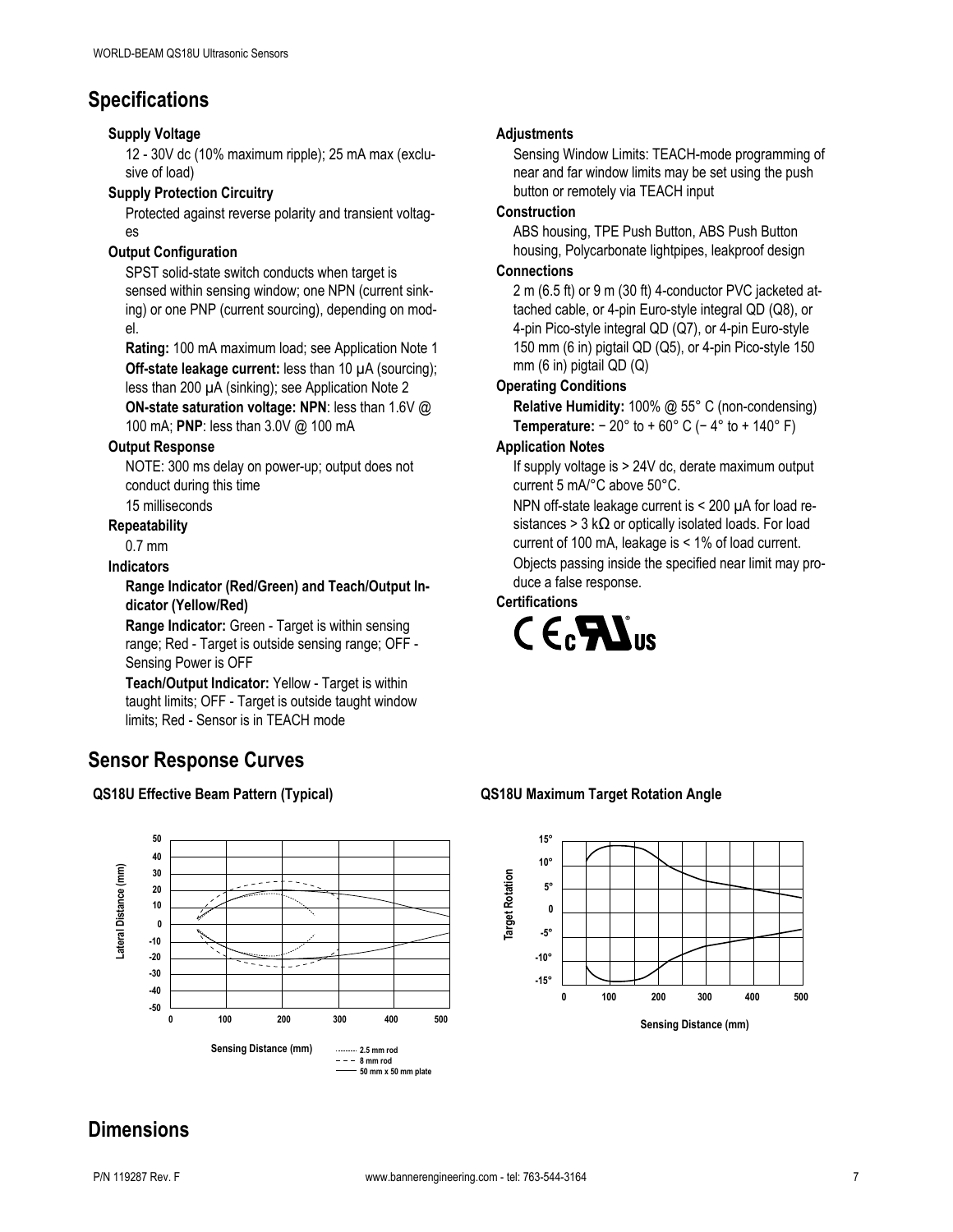

cordsets are recommended for all QD models.

## **Quick-Disconnect (QD) Cordsets**

| 4-Pin Snap-On M8/Pico-Style Cordsets with Shield |                            |              |                                                                       |                                                         |  |
|--------------------------------------------------|----------------------------|--------------|-----------------------------------------------------------------------|---------------------------------------------------------|--|
| <b>Model</b>                                     | Length                     | <b>Style</b> | <b>Dimensions</b>                                                     | <b>Pinout</b>                                           |  |
| <b>PKG4S-2</b>                                   | $2.00 \text{ m}$ (6.56 ft) | Straight     | $010$ mm max.-<br>(0.4")<br>IJ<br>- IIII<br>m<br>28 mm max.<br>(1.1") | $1 = Brown$<br>$2 =$ White<br>$3 = Blue$<br>$4 = Black$ |  |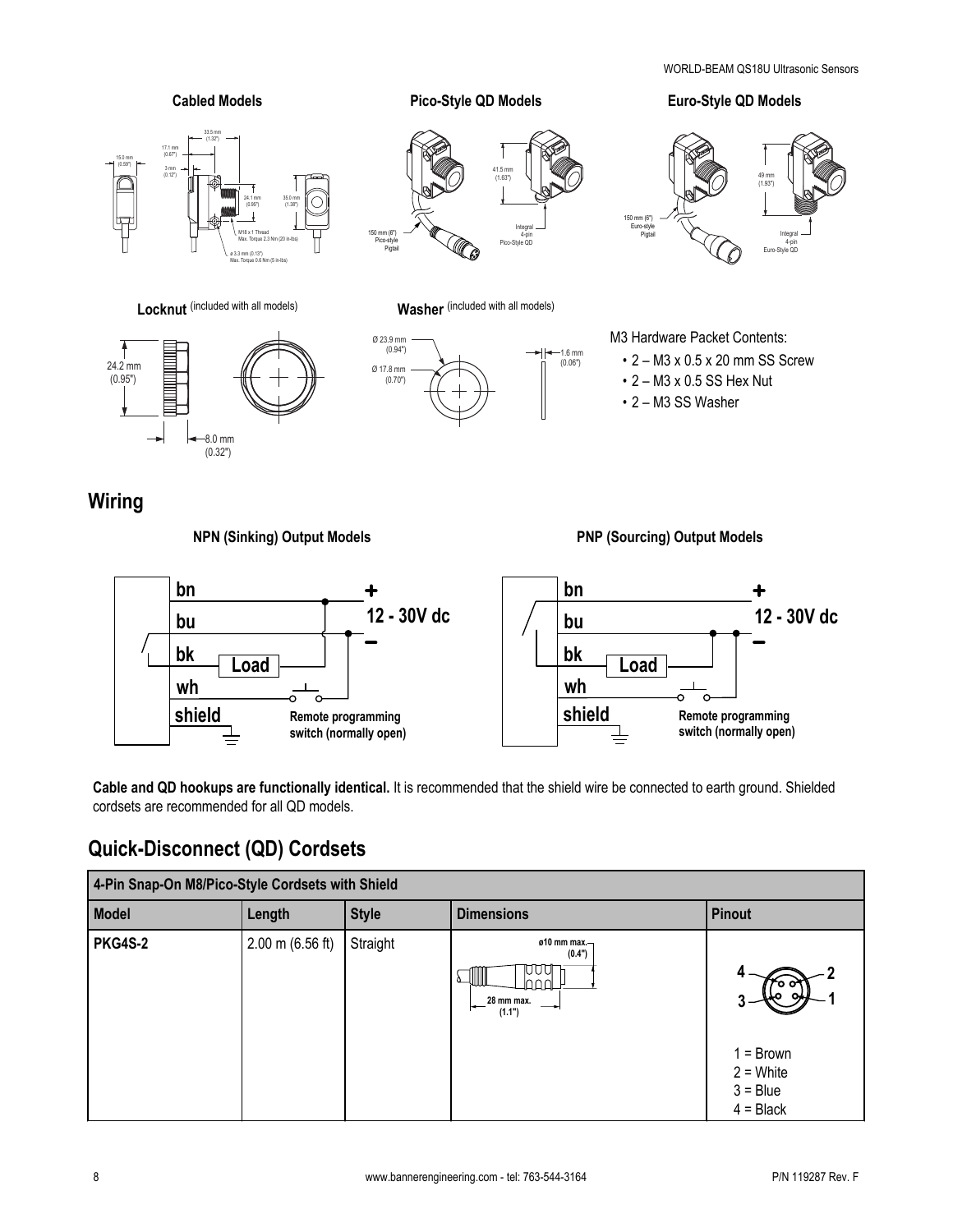| 4-Pin Snap-On M8/Pico-Style Cordsets with Shield |                            |              |                                                                                      |               |  |  |
|--------------------------------------------------|----------------------------|--------------|--------------------------------------------------------------------------------------|---------------|--|--|
| Model                                            | Length                     | <b>Style</b> | <b>Dimensions</b>                                                                    | <b>Pinout</b> |  |  |
| PKW4ZS-2                                         | $2.00 \text{ m}$ (6.56 ft) | Right Angle  | 25 mm max.<br>╺<br>(1.0")<br>1111<br><b>20 mm</b><br>(0.8")<br>ø12 mm max.<br>(0.5") |               |  |  |

| 4-Pin Threaded M12/Euro-Style Cordsets with Shield |                                  |              |                                                       |                                                         |  |
|----------------------------------------------------|----------------------------------|--------------|-------------------------------------------------------|---------------------------------------------------------|--|
| <b>Model</b>                                       | Length                           | <b>Style</b> | <b>Dimensions</b>                                     | <b>Pinout</b>                                           |  |
| <b>MQDEC2-406</b>                                  | 1.83 m $(6 \text{ ft})$          | Straight     | ø 15 mm                                               |                                                         |  |
| <b>MQDEC2-415</b>                                  | $4.57$ m (15 ft)                 |              | (0,6")<br>M12 x 1<br>44 mm max.<br>(1.7")             |                                                         |  |
| <b>MQDEC2-430</b>                                  | $9.14 \text{ m} (30 \text{ ft})$ |              |                                                       |                                                         |  |
| MQDEC2-406RA                                       | 1.83 m $(6 ft)$                  | Right-Angle  | 32 Typ.                                               |                                                         |  |
| MQDEC2-415RA                                       | $4.57$ m (15 ft)                 |              | [1.26"]                                               |                                                         |  |
| MQDEC2-430RA                                       | $9.14 \text{ m} (30 \text{ ft})$ |              | 30 Typ.<br>[1.18"]<br>$M12x1 -$<br>ø 14.5 [0.57"] $+$ | $1 = Brown$<br>$2 =$ White<br>$3 = Blue$<br>$4 = Black$ |  |

# **Mounting Brackets**

| SMB <sub>18</sub> A | • Right-angle mounting bracket with a<br>curved slot for versatile orientation<br>· 12-ga. stainless steel<br>• 18 mm sensor mounting hole<br>• Clearance for M4 (#8) hardware |  |
|---------------------|--------------------------------------------------------------------------------------------------------------------------------------------------------------------------------|--|

| SMBQS18RA            | • Right-angle mounting bracket<br>• 14-ga. 304 stainless steel                                                                                       |  |
|----------------------|------------------------------------------------------------------------------------------------------------------------------------------------------|--|
| SMB <sub>18</sub> SF | • 18 mm swivel bracket with M18 x 1 in-<br>ternal thread<br>• Black thermoplastic polyester<br>• Stainless steel swivel locking hardware<br>included |  |
| SMB18UR              | • 2-piece universal swivel bracket<br>• 300 series stainless steel                                                                                   |  |